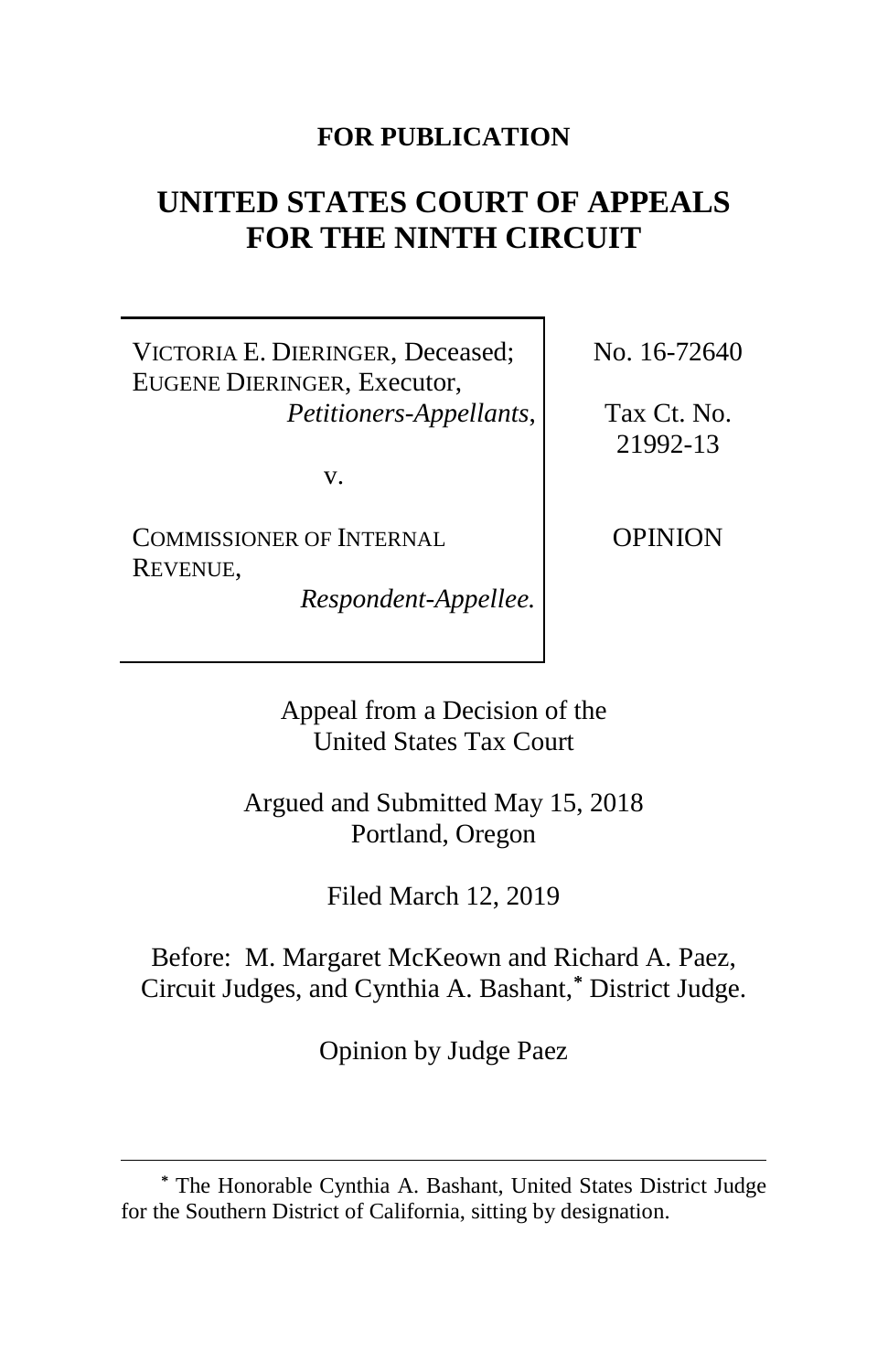## **SUMMARY[\\*\\*](#page-1-0)**

## **Tax**

The panel affirmed the Tax Court's decision sustaining a deficiency against an estate for overstating the amount of a charitable deduction, and sustaining an accuracy-related penalty.

Petitioner, the estate executor and heir of the decedent, declared a large charitable deduction based on the value of certain estate property at the time of death. The charity received less than the amount of the claimed deduction, and the estate received a tax windfall in the process. Petitioner contended that the Tax Court should have taken into account events that occurred after the decedent's death in determining the value of the charitable deduction.

In light of this court's holding in *Ahmanson Foundation v. United States*, which underscored "the principle that the testator may only be allowed a deduction for estate tax purposes for what is actually received by the charity," 674 F.2d 761, 772 (9th Cir. 1981), the panel affirmed the Tax Court's decision upholding the reduction of the charitable deduction and the deficiency assessment. The panel found no clear error in the Tax Court's finding that there was no evidence of a significant decline in the economy that would have decreased the value of the property being donated. The panel also found no error in the Tax Court's upholding of the accuracy-related penalty.

<span id="page-1-0"></span>**<sup>\*\*</sup>** This summary constitutes no part of the opinion of the court. It has been prepared by court staff for the convenience of the reader.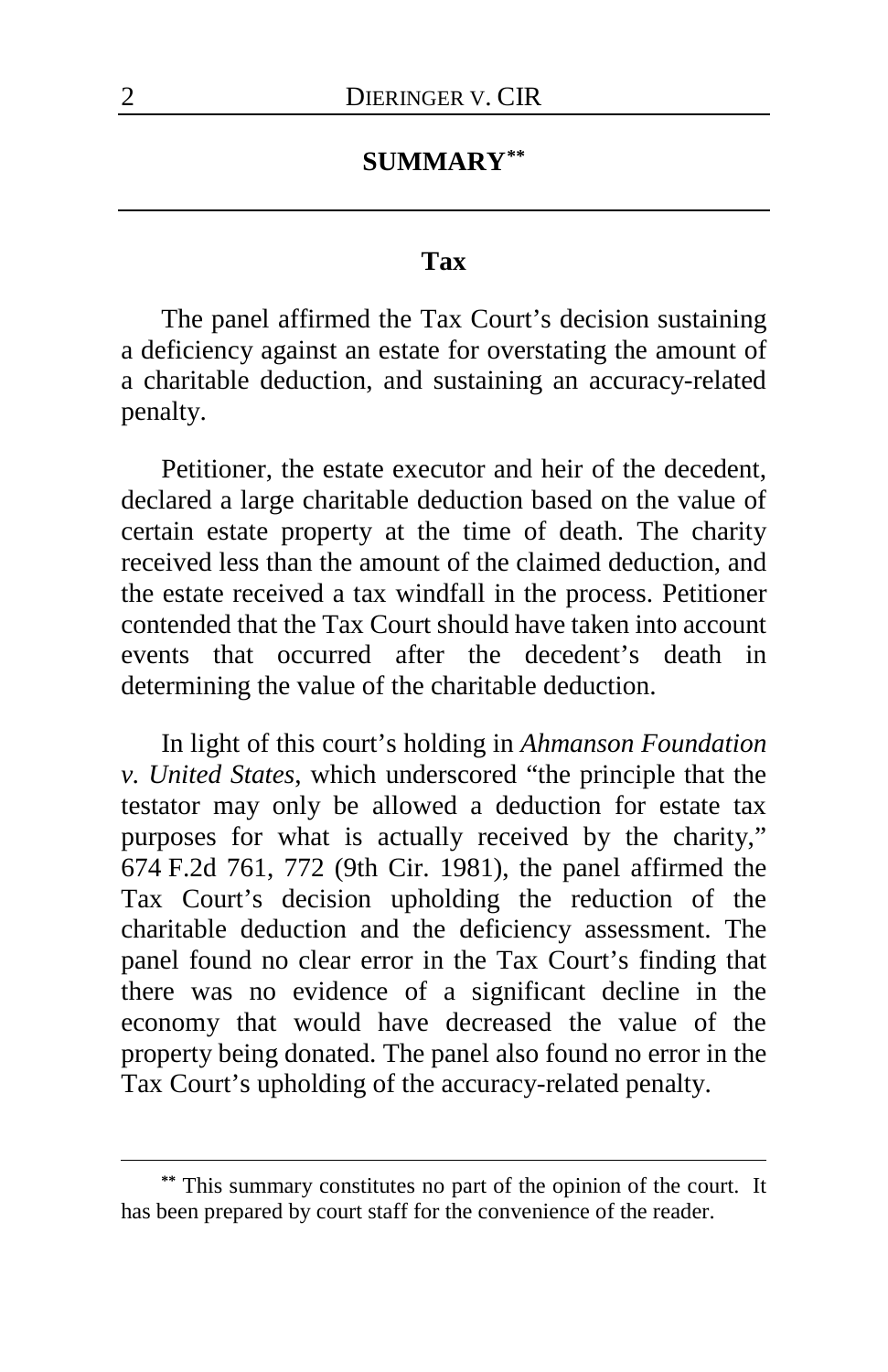### **COUNSEL**

W. Michael Gillette (argued), Sara Kobak, and Marc K. Sellers, Schwabe Williamson & Wyatt, P.C., Portland, Oregon, for Petitioners-Appellants.

Douglas Campbell Rennie (argued), Jennifer M. Rubin, and Joan I. Oppenheiner, Attorneys; David A. Hubbert, Acting Assistant Attorney General; Tax Division, United States Department of Justice, Washington, D.C.; for Respondent-Appellee.

#### **OPINION**

PAEZ, Circuit Judge:

#### **I.**

In this estate tax case, the Internal Revenue Service Commissioner ("Commissioner") assessed a deficiency against the decedent's estate for overstating the amount of a charitable contribution. The estate executor and heir declared a large charitable deduction based on the value of estate property at the time of death, only to manipulate the property for personal gain, deliver assets to the charity worth substantially less than those claimed as a deduction, and receive a tax windfall in the process. The Tax Court sustained the deficiency. We affirm in light of our holding in *Ahmanson Foundation v. United States*, where we underscored "the principle that the testator may only be allowed a deduction for estate tax purposes for what is actually received by the charity." 674 F.2d 761, 772 (9th Cir. 1981). We also affirm the Tax Court's ruling sustaining an accuracy-related penalty under I.R.C. § 6662.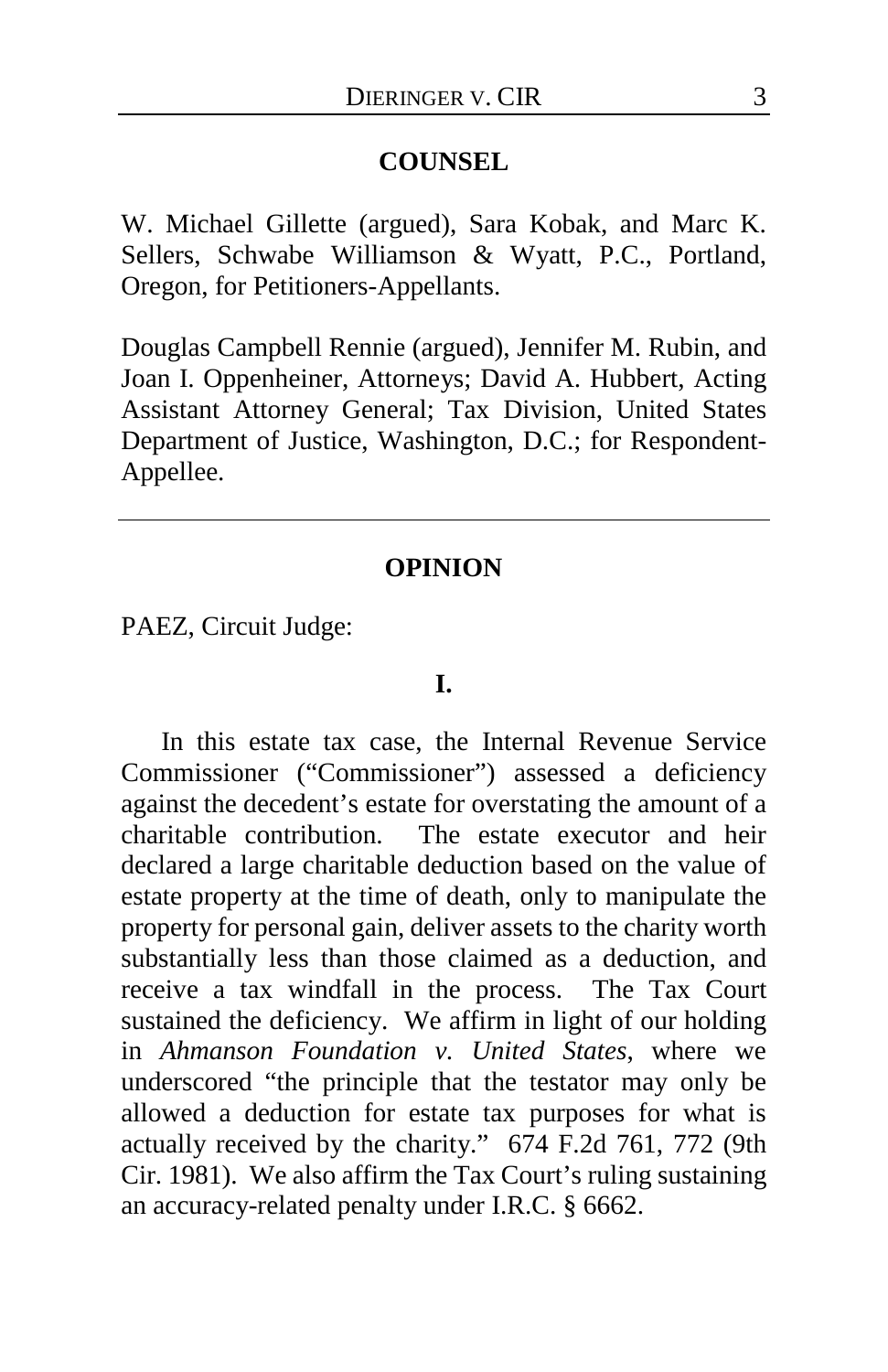#### **A.**

This case involves the Victoria E. Dieringer Estate ("Estate"). Victoria and her late husband Robert E. Dieringer ("Robert") had twelve children together, including Eugene Dieringer ("Eugene"), Patrick Dieringer ("Patrick"), and Timothy Dieringer ("Timothy").

The Dieringer family owns Dieringer Properties, Inc. ("DPI"), a closely held corporation that manages commercial and residential properties in Portland, Oregon, as well as a Wendy's restaurant in Texas. After Robert passed away and before Victoria's death, Eugene was the president of DPI, Patrick was the executive vice-president and secretary, Victoria was the vice-president, and Timothy was the office manager. DPI's Board of Directors ("Board") consisted of Victoria as chairperson, and Eugene, Patrick, Timothy, and Thomas Keepes ("Keepes"), who is unrelated to the Dieringers, as directors. None of the other nine Dieringer children were involved in DPI in any capacity.

Before Victoria's death, the only shareholders of DPI were Victoria, Eugene, and Patrick. Victoria owned 425 out of 525 voting shares and 7,736.5 out of 9,220.5 nonvoting shares. Eugene owned the remaining 100 voting shares, and Eugene and Patrick each owned 742 nonvoting shares.

According to Victoria's will, dated November 10, 2000, upon her death all of her Estate would pass to the Victoria Evelyn Dieringer Trust ("Trust"). The Trust, as amended on April 22, 2005, provided for Victoria's children to receive some personal effects, but no other proceeds from her estate. The Trust also provided for \$600,000 in donations to various charitable organizations. Any assets remaining in the Estate would then pass to the Bob and Evelyn Dieringer Family Foundation ("Foundation"), an I.R.C.  $\S 501(c)(3)$ Foundation ("Foundation"),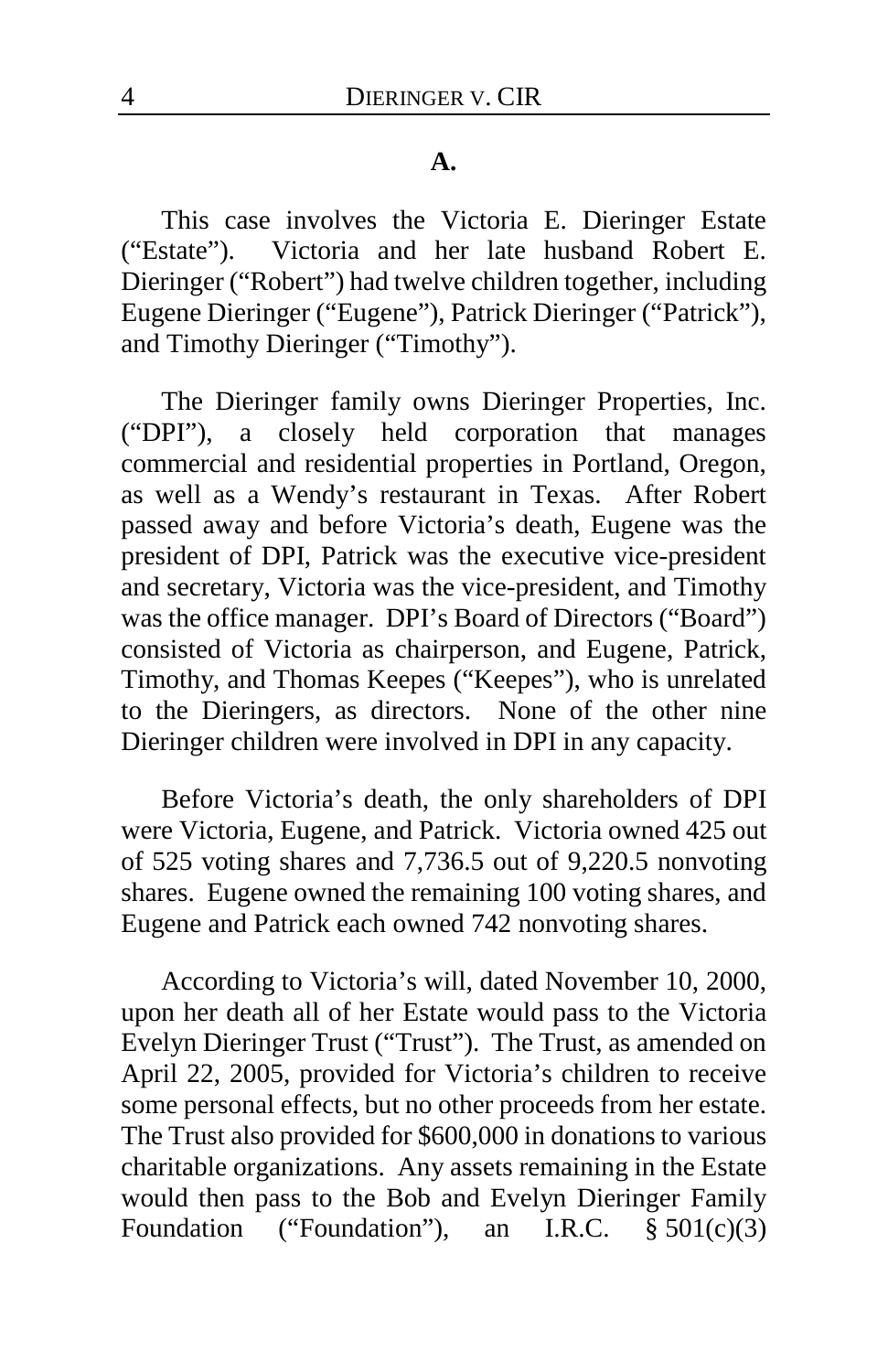organization, as a charitable contribution. Under Victoria's estate plan, Eugene was appointed as the sole trustee of both the Trust and the Foundation. Patrick and Keepes served as advisory trustees of the Foundation.

Prior to Victoria's death, the DPI Board had preliminary discussions about purchasing Victoria's DPI shares as part of ongoing succession planning. A November 24, 2008 Board resolution reported that the issue had been discussed and that the Board resolved to "periodically purchase" Victoria's shares based on terms acceptable to all parties. Victoria was "completely agreeable" to such a plan.At a February 13, 2009 Board meeting, Victoria reiterated her potential interest in having DPI purchase her shares. In anticipation of entering a purchase agreement for Victoria's shares, DPI paid the Trust \$45,000 prior to Victoria's death. When Victoria unexpectedly died on April 14, 2009, there were no specific redemption agreements in place.**[1](#page-4-0)**

When Victoria died, Eugene was appointed executor of the Estate. To determine the value of Victoria's DPI shares for Estate administration purposes, the Estate's law firm requested that Lewis Olds & Associates perform an independent appraisal of the net asset value of DPI. The appraisal determined that the value of DPI as of the date of

<span id="page-4-0"></span>**<sup>1</sup>** In addition to the Board resolutions that reflect conversations about redemption of Victoria's stock in 2008 and 2009, the record reflects that as early as 2000 Victoria and Robert contemplated a buy/sell agreement that would require DPI or Eugene to purchase all of Victoria or Robert's shares upon the later death of the two of them.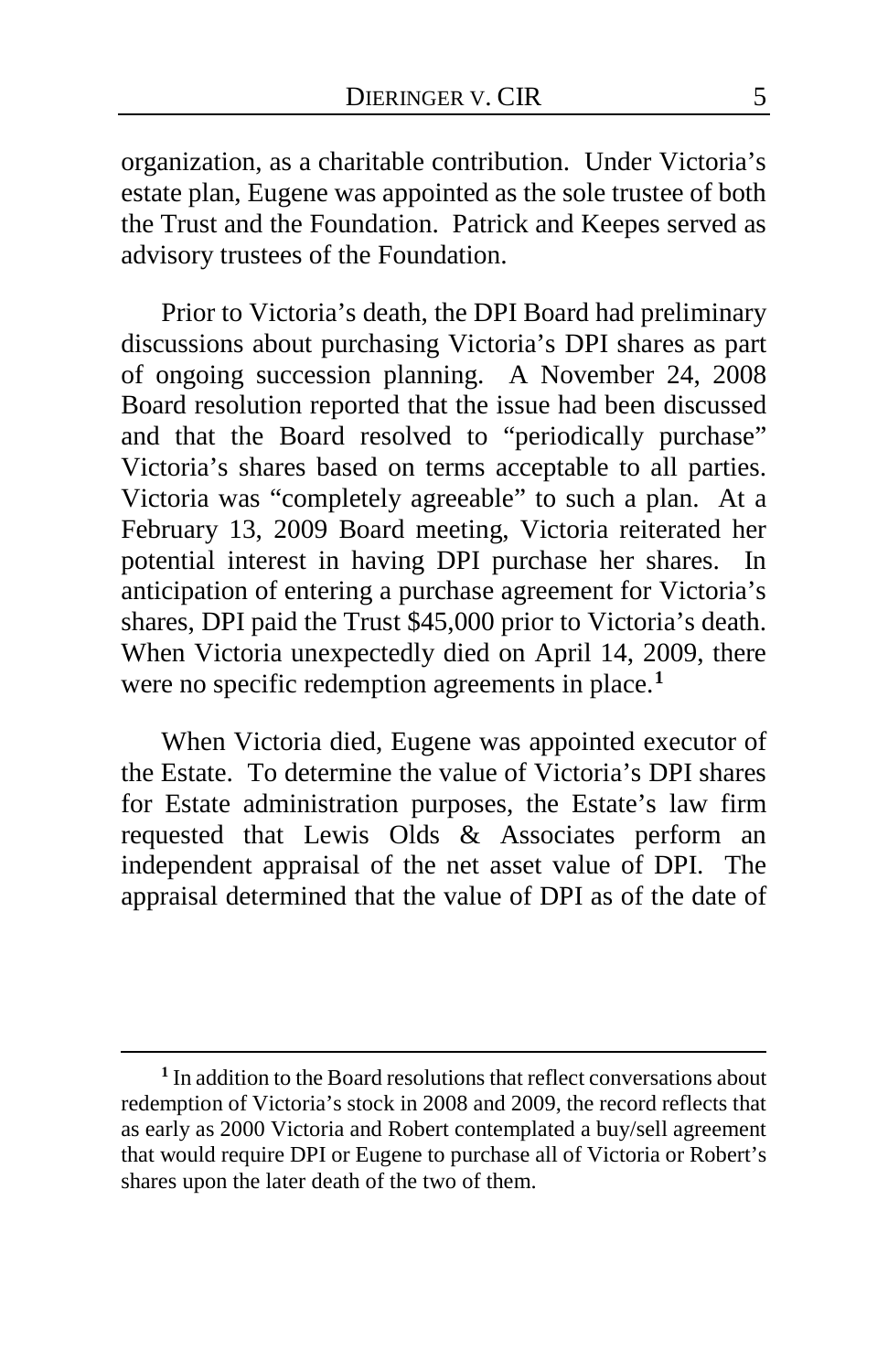Victoria's death was \$17,777,626 and that Victoria's shares in DPI were worth \$14,182,471.**[2](#page-5-0)**

Effective November 20, 2009, DPI's Board converted the corporate structure from a C corporation to an S corporation on the advice of Keepes. The DPI Board made this change in corporate structure to accomplish its longterm tax planning goals and to avoid certain adverse tax consequences under I.R.C. § 1374. As a result of electing S corporation status, the DPI Board decided that it should also redeem Victoria's DPI shares that were to pass to the Foundation.**[3](#page-5-1)**

The Board entered into an agreement with the Trust to redeem Victoria's shares, prior to the shares "pouring over" into the Foundation. Initially, DPI agreed to redeem all of Victoria's shares for \$6,071,558, effective November 30, 2009. This amount was based on a 2002 appraisal, since the date-of-death appraisal had not yet been completed. As a result, the redemption agreement provided that the stated price would be "reconciled and adjusted retroactively" to reflect the fair market value of the shares as of November 30, 2009. DPI executed two promissory notes payable to the

<span id="page-5-0"></span>**<sup>2</sup>** Victoria's voting shares had a market value of \$1,824.19 per share and her nonvoting shares had a market value of \$1,732.97 per share.

<span id="page-5-1"></span>**<sup>3</sup>** The DPI Board put forth a number of business rationales for the decision to redeem the Trust's DPI shares. These included concerns about the tax consequences of the Foundation owning shares in an S corporation, that the DPI shares did not provide enough liquidity for the Foundation to distribute five percent of its funds annually as required by I.R.C. § 4942, and that freezing the value of the Foundation's DPI shares into a promissory note could prevent future decline in the value of DPI shares given the poor economic climate. The Tax Court did not question any of these rationales.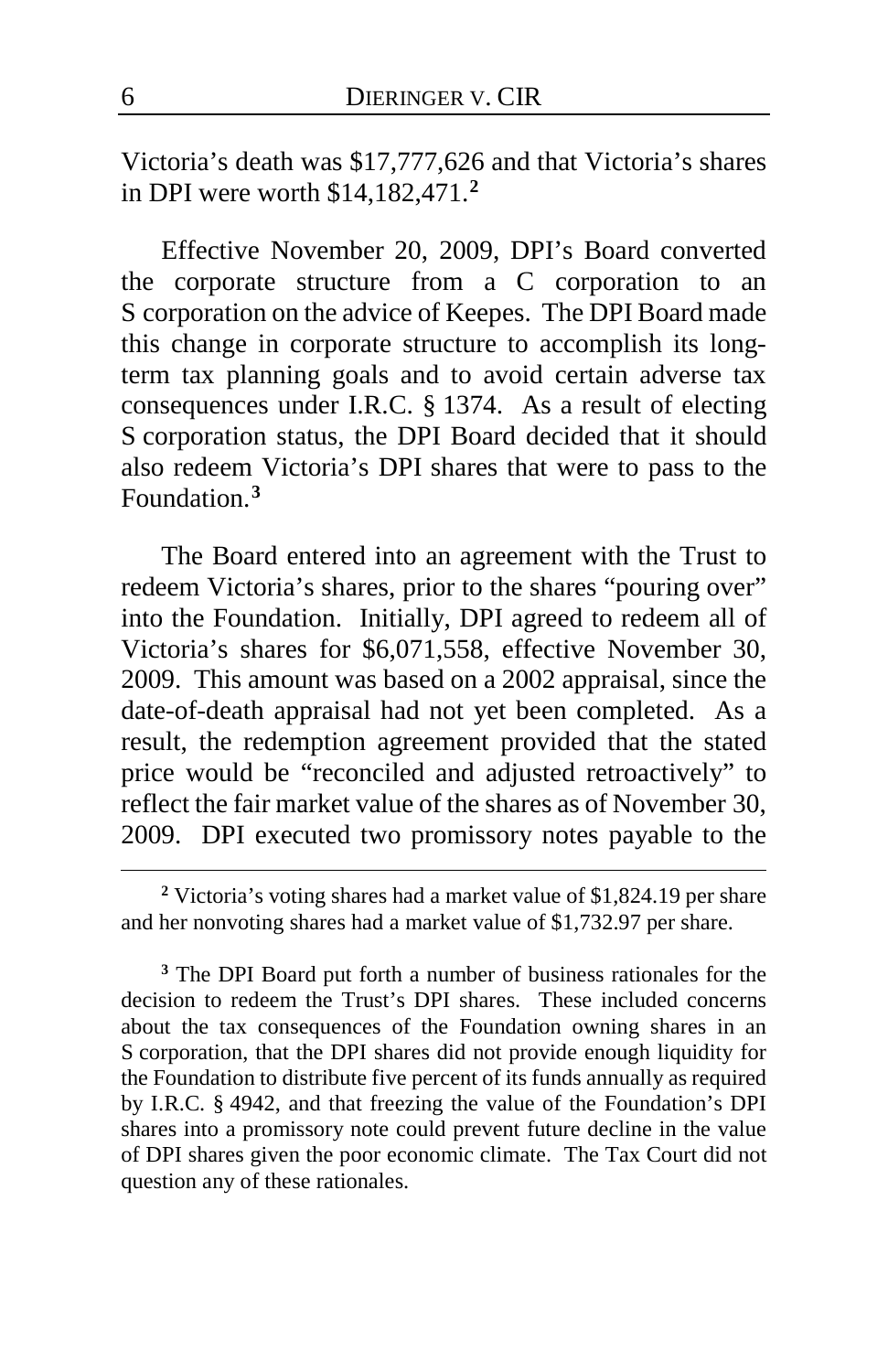Trust in exchange for the DPI shares.**[4](#page-6-0)** Eugene, Patrick, and Timothy entered into separate subscription agreements to purchase additional DPI shares, in order to provide funding for DPI to meet the required payments on the promissory notes.**[5](#page-6-1)** At the later Tax Court trial, the court found that there were appropriate business purposes for these subscription agreements.

At the direction of DPI, Lewis Olds & Associates performed another appraisal of the value of Victoria's DPI shares as of November 30, 2009, for the purpose of redemption ("redemption appraisal"). The redemption appraisal valued Victoria's DPI shares at \$916 per voting share and \$870 per nonvoting share. Lewis Olds testified, and the Tax Court found, that Eugene (through his lawyer) instructed him to value Victoria's DPI shares as if they were a minority interest in DPI for the purposes of this appraisal, and that he would not have done so without these instructions. Olds's appraisal therefore included a 15-percent discount for lack of control and a 35-percent discount for lack of marketability. As a result, Victoria's

<span id="page-6-0"></span>**<sup>4</sup>** One of the promissory notes was a short-term note for \$2,250,000. The other was a long-term note for \$3,776,558. Each note was payable to the Trust, included interest, and was retroactively adjustable depending on the new appraisal value.

<span id="page-6-1"></span>**<sup>5</sup>** These separate subscription agreements provided that voting shares would cost \$779 per share and nonvoting shares would cost \$742 per share, subject to a retroactive price adjustment. Initially, the subscription agreements provided that Eugene would purchase 2,695 nonvoting shares; Patrick would purchase 86 voting shares and 2,695 nonvoting shares; and Timothy would purchase 25 voting shares and 108 nonvoting shares. These amounts were later modified. *See infra*  fn. 7.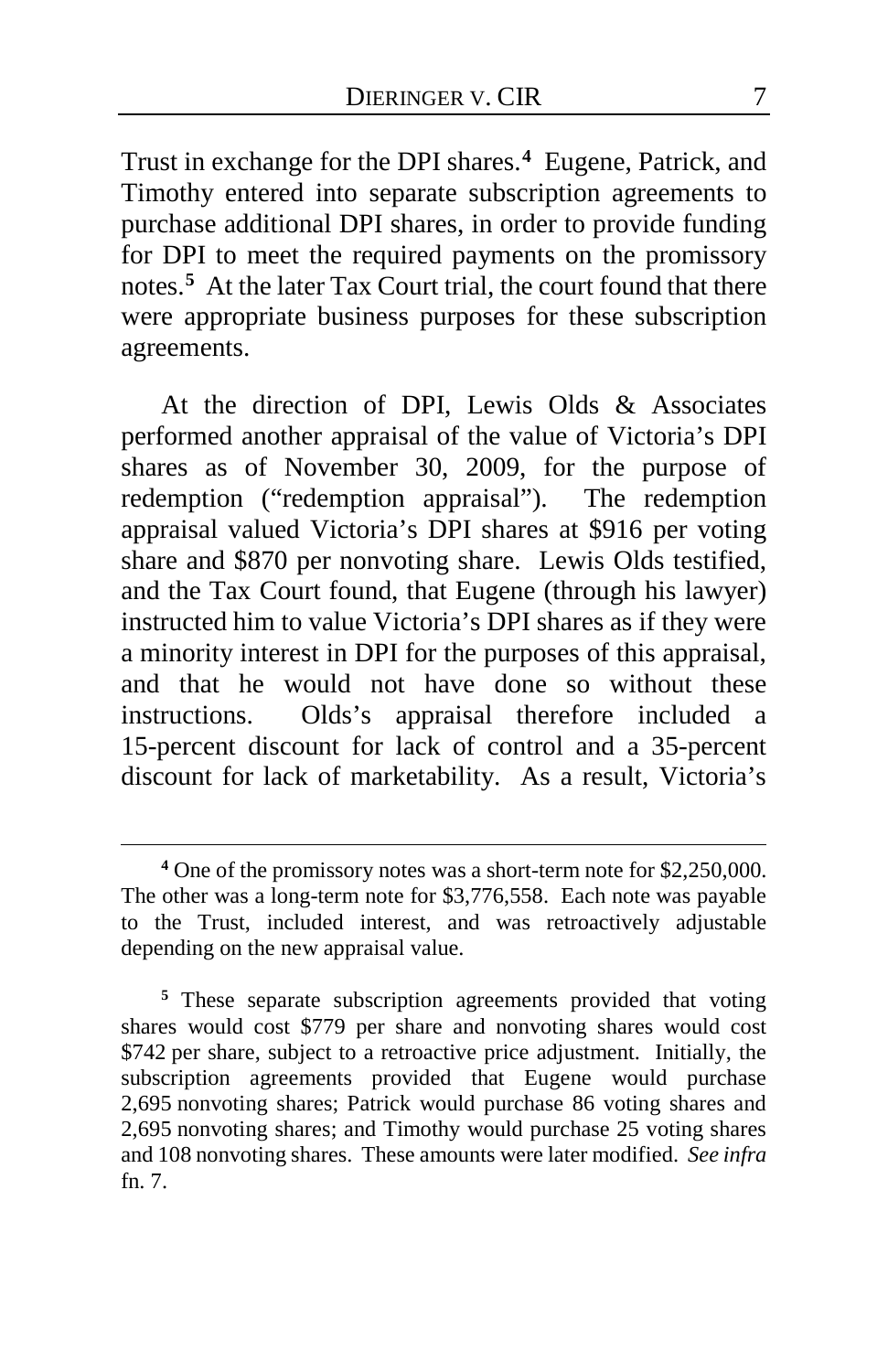DPI shares were valued significantly less in the redemption appraisal than in the date-of-death appraisal.**[6](#page-7-0)**

DPI determined that it could not afford to redeem all of Victoria's shares at the new valuation price. The redemption agreement was then amended, and consequently DPI redeemed all 425 voting shares and 5,600.5 nonvoting shares for a total purchase price of \$5,263,462.**[7](#page-7-1)** The balance on the long-term promissory note was amended to reflect the changes in the number and price of shares under the amended redemption agreement. After the redemption agreement was implemented, the distribution of DPI shares was as follows: (1) the Trust owned 2,136 nonvoting shares; (2) Eugene owned 200 voting shares and 2,932 nonvoting shares; (3) Patrick owned 65 voting shares and 893 nonvoting shares; and (4) Timothy owned 25 voting shares and 108 nonvoting shares. **[8](#page-7-2)**

In January 2011, the Trust distributed the promissory notes and the remaining DPI shares to the Foundation. The

<span id="page-7-1"></span>**<sup>7</sup>** Correspondingly, the subscription agreements also were modified. Under the modified agreements, Eugene purchased 100 voting shares and 2,190 nonvoting shares, Patrick purchased 65 voting shares and 86 nonvoting shares, and Timothy purchased 25 voting shares and 108 nonvoting shares.

<span id="page-7-2"></span>**<sup>8</sup>** There are minor discrepancies between the number of shares indicated in the parties' stipulation and those indicated in the Tax Court's opinion. For instance, the number of nonvoting shares owned by Patrick differs between the parties' stipulation (893) and the Tax Court's opinion (828).We use the number of shares to which the parties stipulated, but the analysis is the same regardless.

<span id="page-7-0"></span>**<sup>6</sup>** Lewis Olds & Associates worked on producing the appraisals simultaneously; they are dated March 24, 2010, and March 25, 2010.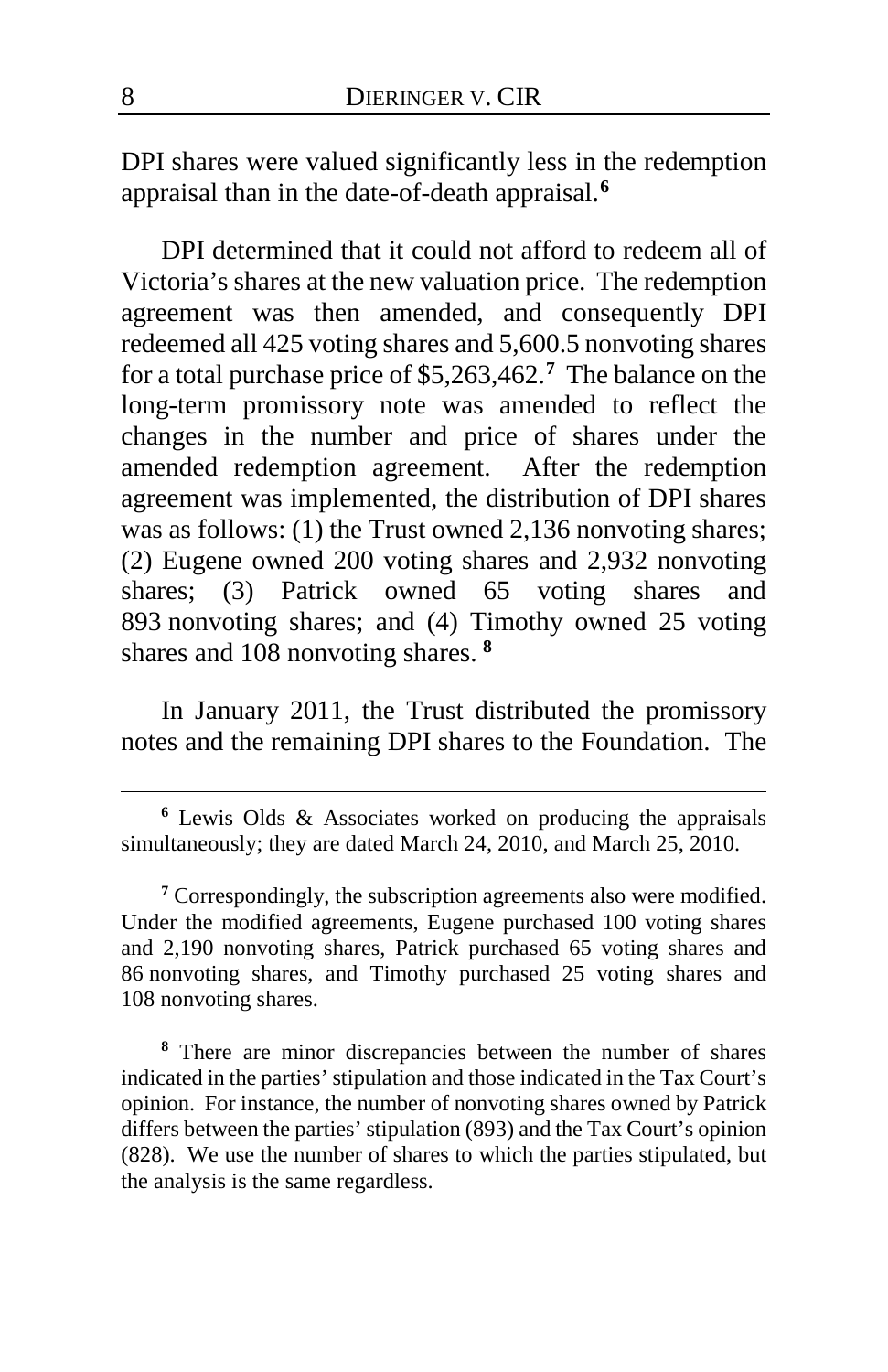state probate court approved the redemption agreement and indicated that the redemption agreement and promissory notes would not be prohibited self-dealing under I.R.C. § 4941.**[9](#page-8-0)** For the 2011 tax year, the Foundation reported the following contributions on its Form 990-PF, Return of Private Foundation: (1) a noncash contribution of DPI shares with a fair market value of \$1,858,961; (2) a long-term note receivable with a fair market value of \$2,921,312; and (3) a short-term note receivable with a fair market value of \$2,250,000. The Trust reported a capital loss of \$385,934 for the sale of the 425 voting shares and \$4,831,439 for the sale of 5,600.5 nonvoting shares for the taxable year ending in December 31, 2009, on its Form 1041 Tax Return. The Estate filed its Form 706, United States Estate (and Generation-Skipping Transfer) Tax Return on July 12, 2010, reporting no estate tax liability. The Estate claimed a charitable contribution deduction of \$18,812,181, based on the date-of-death value of Victoria's DPI shares.

## **B.**

In June 2013, the Commissioner issued a notice of deficiency to the Estate based on its July 2010 tax return (Form 706). The notice stated that there was a deficiency of \$4,124,717 and imposed an accuracy-related penalty of \$824,943 under I.R.C. § 6662 for error and negligence in using the date-of-death appraisal as the value of the charitable contribution of Victoria's DPI shares.

Upon receiving the notice of deficiency, the Estate filed a timely petition in the Tax Court challenging the

<span id="page-8-0"></span>**<sup>9</sup>** I.R.C. § 4941 allows the Commissioner to impose a tax on certain transactions between a private foundation and a "disqualified person" as defined by I.R.C.  $\S$  4946(a)(1).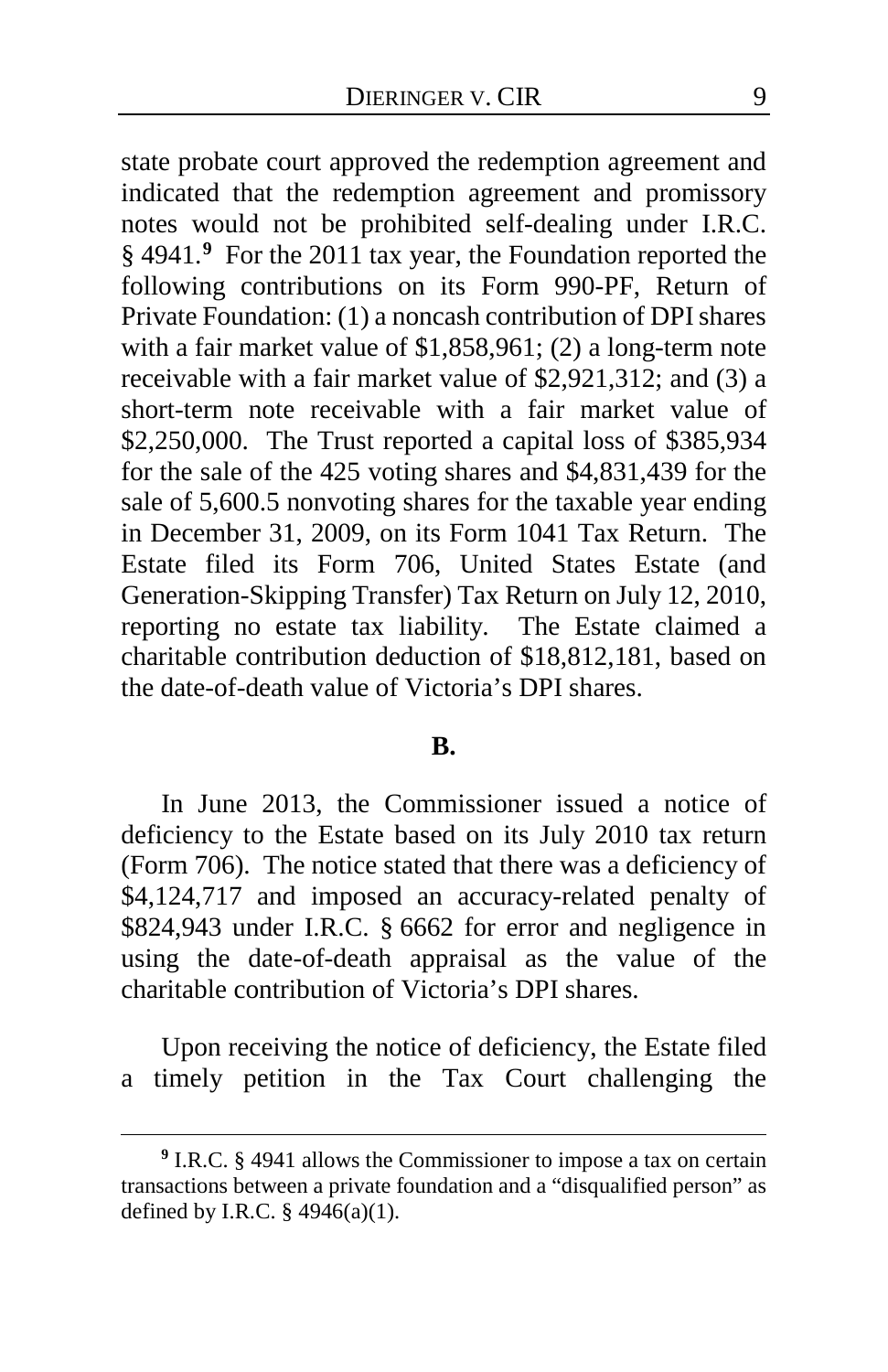Commissioner's deficiency notice and penalty assessment. The Estate argued that it correctly used the date-of-death appraisal to determine the value of Victoria's DPI shares for the purpose of the charitable contribution deduction. The Commissioner responded that post-death events should be considered in determining the value of the charitable contribution, as the actions by Eugene, Patrick, and Timothy reduced the value of Victoria's contribution to the Foundation.

Following trial, the Tax Court issued a decision upholding the Commissioner's reduction of the Estate's charitable deduction and the deficiency assessment. The Tax Court found that the redemption was not part of Victoria's estate plan and there were valid business reasons for many of the transactions that took place after her death. The Tax Court also concluded, however, that post-death events—primarily Eugene's decision to apply a minority interest discount to the redemption value of Victoria's DPI shares—reduced the value of the contribution to the Foundation and therefore reduced the value of the Estate's charitable deduction. But the evidence did not support the conclusion that a poor business climate caused the reported decline in share values, as the Estate argued. Further, the Tax Court affirmed the Commissioner's determination that the Estate was liable for a penalty under I.R.C. § 6662(a). After denying the Estate's motion for reconsideration, the Tax Court entered a final decision in favor of the Commissioner, which sustained an estate tax deficiency of \$4,124,717 and an accuracy-related penalty of \$824,943*.*  The Estate timely appealed.

## **II.**

We review de novo the Tax Court's legal conclusions, *see DJB Holding Corp. v. Comm'r*, 803 F.3d 1014, 1022 (9th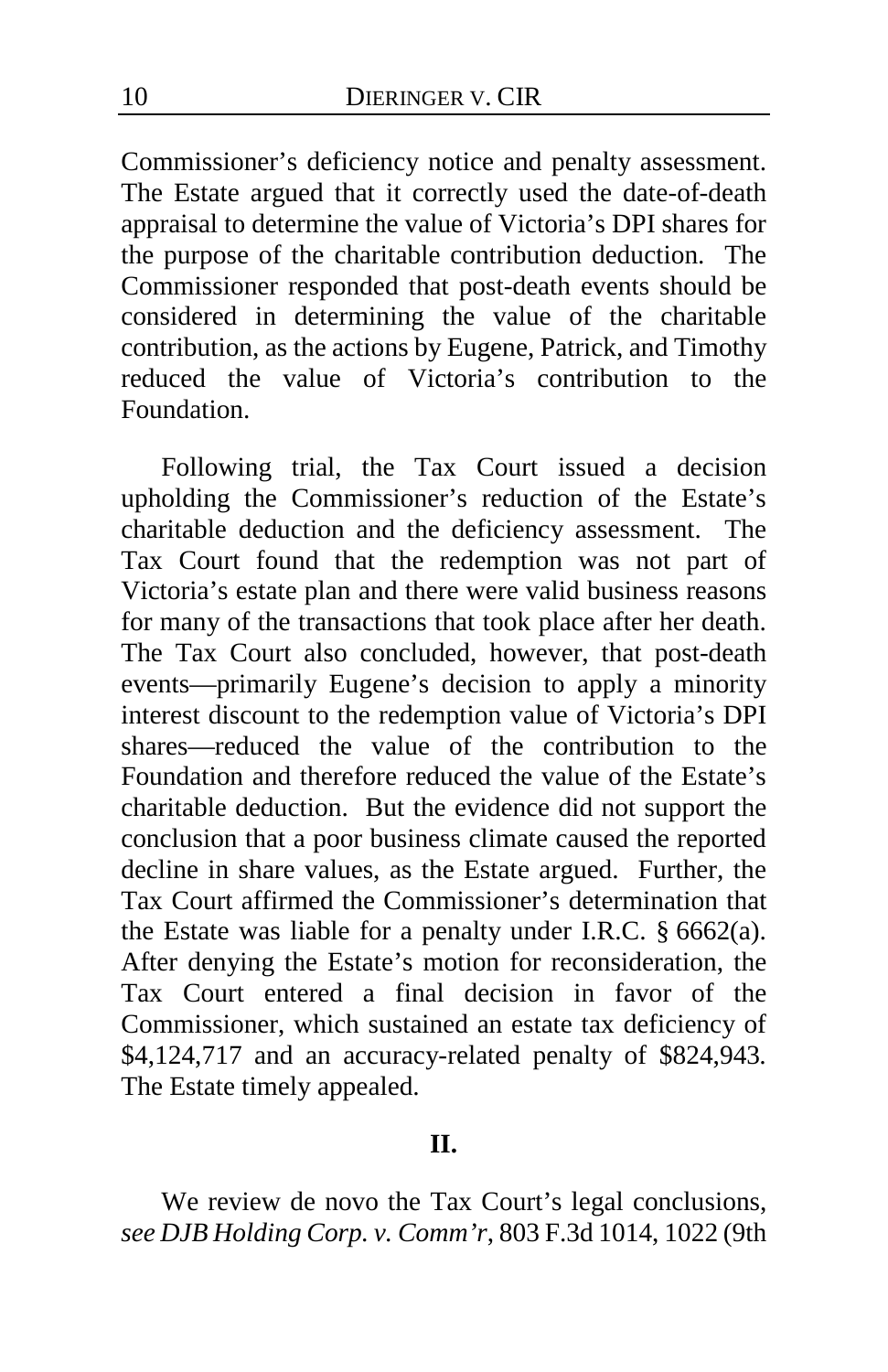Cir. 2015), as well as the Tax Court's interpretation of the Internal Revenue Code, *see Metro One Telecomms., Inc. v. Comm'r*, 704 F.3d 1057, 1059 (9th Cir. 2012). We review for clear error the Tax Court's factual findings. *See DJB Holding Corp*., 803 F.3d at 1022. Under clear error review, if the Tax Court's interpretation of the evidence is plausible, we must uphold it. *See Leslie v. Comm'r*, 146 F.3d 643, 646 (9th Cir. 1998).

Where the Tax Court sustains an accuracy-related penalty, we review for clear error the Tax Court's finding of negligence. *Hansen v. Comm'r*, 471 F.3d 1021, 1028 (9th Cir. 2006). We review de novo whether substantial authority supported the taxpayer's position, but we review for clear error whether the taxpayer acted with reasonable cause and in good faith. *DJB Holding Corp*., 803 F.3d at 1022.

## **III.**

The Estate challenges the Tax Court's final decision on three grounds. First, it argues that the Tax Court erred by taking into account events that occurred after Victoria's death in determining the value of the charitable deduction. Instead, the Estate argues that the charitable deduction should have been valued as of Victoria's date of death. Second, the Estate argues that even if post-death events could be considered, the Tax Court erred by not accounting for a decline in value of Victoria's shares caused by economic forces. Third, the Estate argues that the Tax Court erred by upholding the accuracy-related penalty under I.R.C. § 6662. We reject all three arguments.

## **A.**

At the center of the parties' dispute is whether the Estate's charitable deduction should be valued at the time of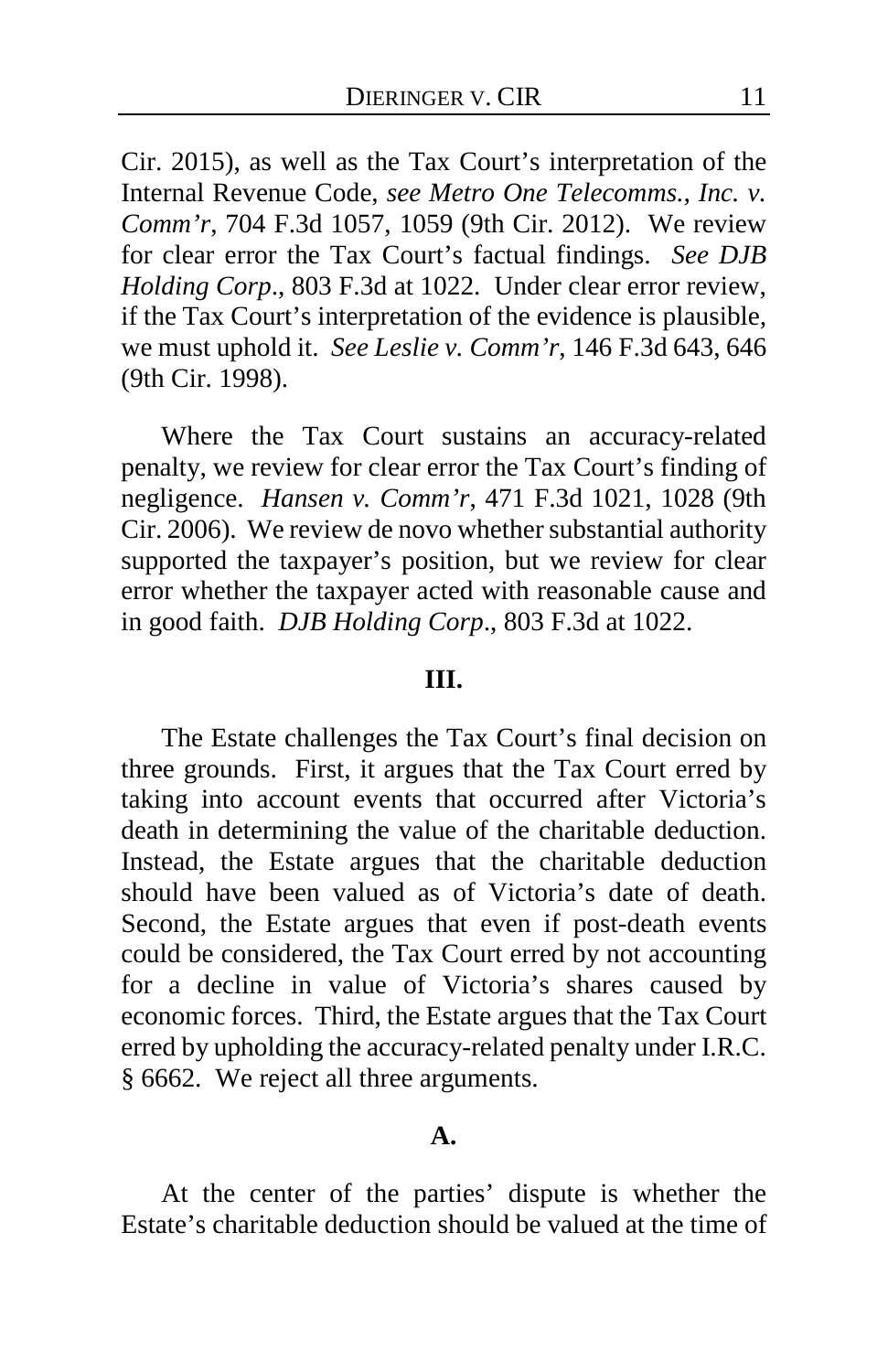Victoria's death, or whether the post-death events that decreased value of the property delivered to charity should be considered.

## *The Estate Tax and Charitable Deductions*

It is well established that the "estate tax is a tax on the privilege of transfer[r]ing property" after one's death. *Propstra v. United States*, 680 F.2d 1248, 1250 (9th Cir. 1982). The estate tax "is on the act of the testator not on the receipt of the property by the legatees." *Estate of Simplot v. Comm'r*, 249 F.3d 1191, 1194 (9th Cir. 2001) (citing *Ithaca Tr. Co. v. United States*, 279 U.S. 151, 155 (1929)).

Because the estate tax is a tax on the decedent's bequest of property, the valuation of the gross estate is typically done as of the date of death. *See* I.R.C. § 2031; *Tr. Servs. of Am., Inc. v. United States*, 885 F.2d 561, 568–69 (9th Cir. 1989). The pertinent statute provides that "[t]he value of the gross estate of the decedent shall be determined by including to the extent provided for in this part, the value at the time of his death of all property ... wherever situated." I.R.C. § 2031(a); *see also id*. § 2033 (mandating that property in which the decedent had an interest be valued on the date of decedent's death); Treas. Reg. § 20.2031-1(b) (requiring the valuation of property at the "fair market value at the time of the decedent's death" unless an exception applies). Except in some limited circumstances, such as when the executor elects to use an alternative valuation under I.R.C. § 2032, post-death events are generally not considered in determining the estate's gross value for purposes of the estate tax. The parties agree that the executor did not use the alternative valuation method in this case.

A related provision allows for deductions from the value of the gross estate for transfers of assets to qualified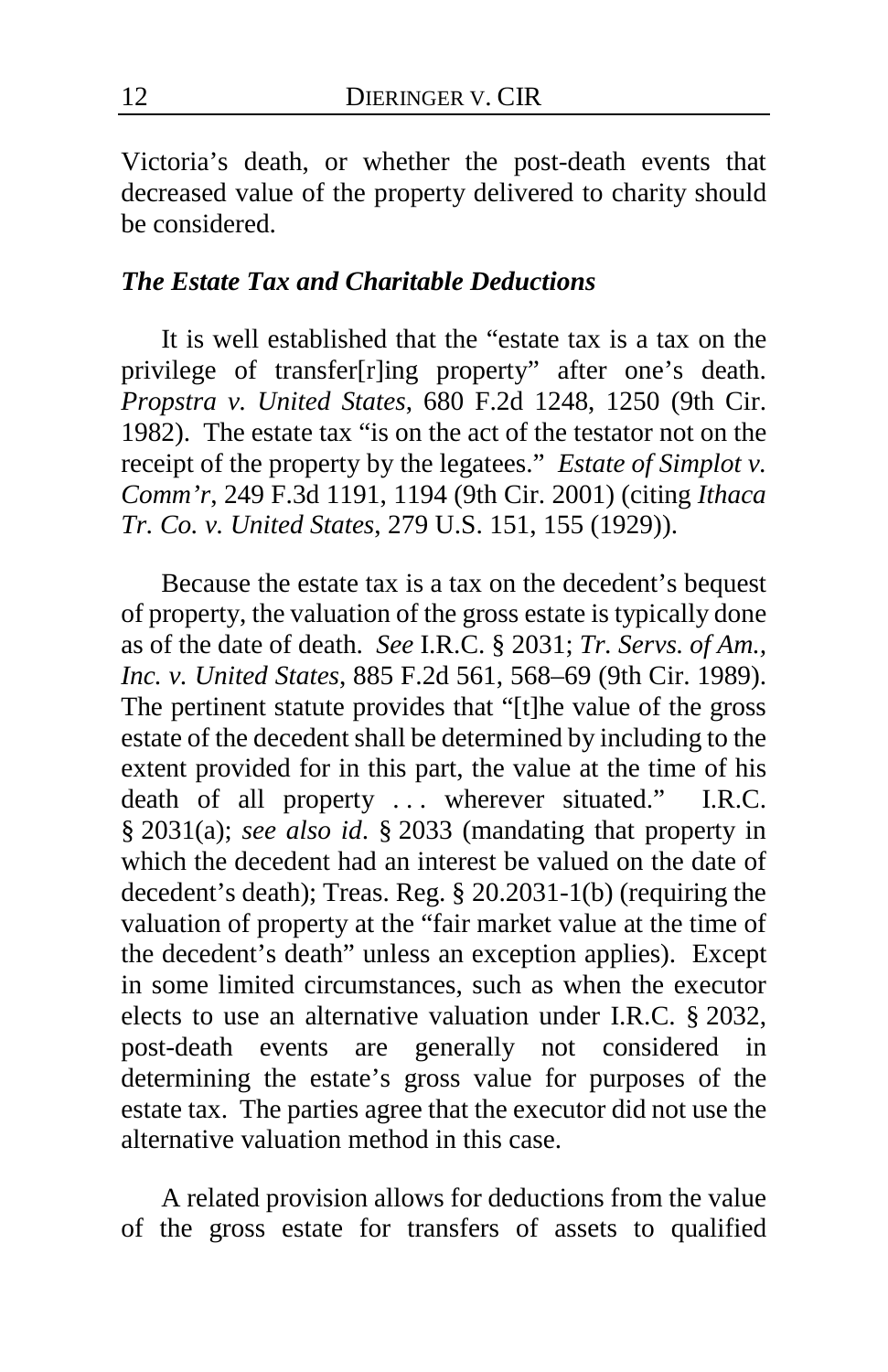charitable entities. I.R.C. § 2055(a). This deduction generally is allowed "for the value of property included in the decedent's gross estate and transferred by the decedent ... by will." Treas. Reg. § 20.2055-1(a). Congress's allowance for a charitable deduction was a "liberalization[] of the law in the taxpayer's favor." *Helvering v. Bliss*, 293 U.S. 144, 151 (1934). Yet, as we have recognized, deductions are acts of "legislative grace." *Comm'r v. Shoong*, 177 F.2d 131, 132 (9th Cir. 1949). "[T]he purpose of the charitable deduction [is] to encourage gifts to charity." *Ahmanson*, 674 F.2d at 772; *see also Underwood v. United States*, 407 F.2d 608, 610 (6th Cir. 1969) ("The purpose of allowing charitable deductions is to encourage testators to make charitable bequests, not to permit executors and beneficiaries to rewrite a will so as to achieve tax savings.").

# *Valuing the Charitable Deduction*

Deductions are valued separately from the valuation of the gross estate. *See Ahmanson*, 674 F.2d at 772 ("The statute does not ordain equal valuation as between an item in the gross estate and the same item under the charitable deduction."). Separate valuations allow for the consideration of post-death events, as required by *Ahmanson* and provisions of the tax code.

We addressed valuation of a charitable deduction in *Ahmanson*. There, the decedent's estate plan provided for the voting shares in a corporation to be left to family members and the nonvoting shares to be left to a charitable foundation. *Id.* at 765–66. We held that when valuing the charitable deduction for the nonvoting shares, a discount should be applied to account for the fact that the shares donated to charity had been stripped of their voting power. *Id.* at 772. That a discount was not applied to the value of the nonvoting shares in the gross estate did not impact our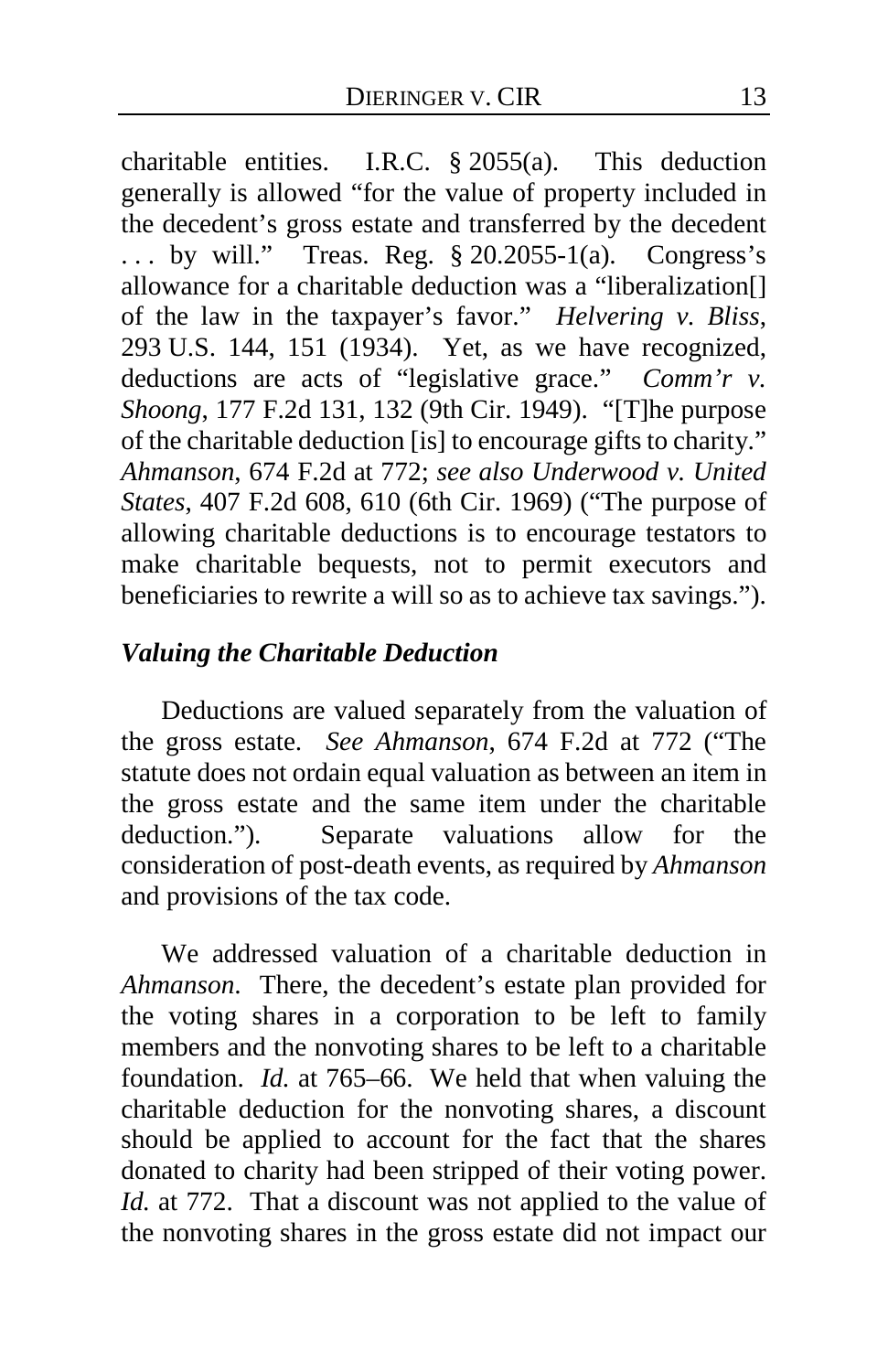holding. *Id.* Importantly, we recognized that a charitable deduction "is subject to the principle that the testator may only be allowed a deduction for estate tax purposes for what is actually received by the charity." *Id*.

In contrast, the Estate argues the charitable deduction must be valued as of the date of Victoria's death, in keeping with the date-of-death valuation of an estate. We disagree. Although the Supreme Court and our court have applied that valuation method where the remainder of an estate is donated to charity after a post-death contingency, there is no uniform rule for all circumstances. *Ithaca Trust*, 279 U.S. at 154; *Wells Fargo Bank & Union Tr. Co. v. Comm'r*, 145 F.2d 132 (9th Cir. 1944). In *Ithaca Trust*, the decedent left the remainder of his estate to his wife for her life, with any assets remaining after her death to be donated to charity. 279 U.S. at 154. The decedent's wife unexpectedly died only six months after the decedent. *Id.* at 155. The Court considered whether the charitable deduction should reflect the amount actually given to charity after the wife's premature death, but ultimately determined that the deduction should instead reflect a valuation based on mortality tables for the wife on the date of the decedent's death. *Id*.

We applied *Ithaca Trust* in *Wells Fargo*, where the decedent had created a trust with instructions that the trust's income be paid to the decedent's sister from the date of the decedent's death to the date of the sister's death, and after the sister's death that the corpus of the trust be given to charity. 145 F.2d at 133. Due to commingling of assets after the decedent's death and an unrelated tax dispute, part of the corpus of the trust was used to support the decedent's sister, which reduced the amount that went to charity upon her death. *Id.* The Tax Court relied on these payments to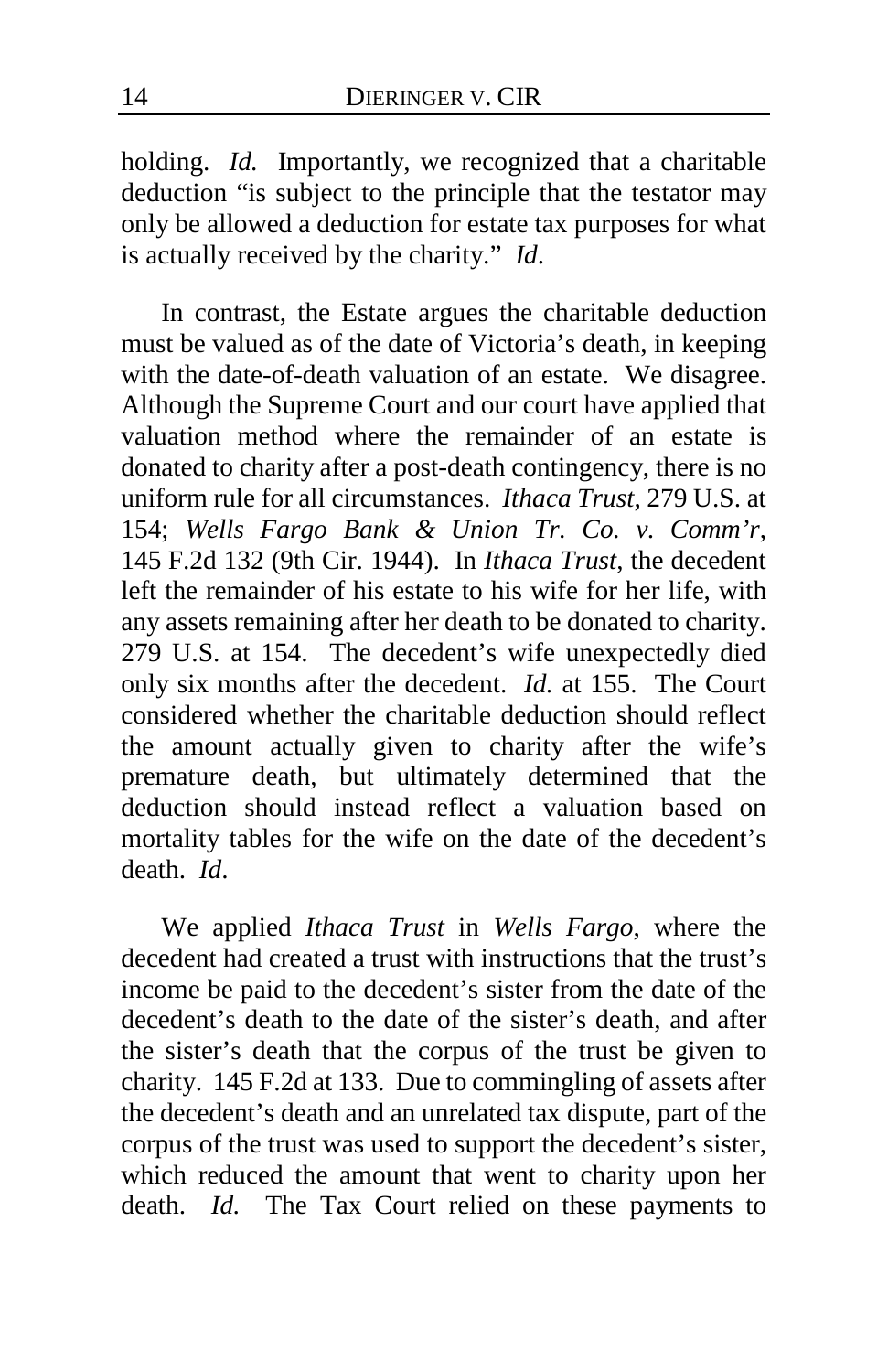disallow part of the charitable deduction, but we reversed, concluding that the charitable deduction must be determined from data available at the time of death. *Id.*; *see also Estate of Van Horne v. Comm'r*, 720 F.2d 1114, 1117 (9th Cir. 1983) (relying on *Ithaca Trust* to "hold that legally enforceable claims valued by reference to an actuarial table meet the test of certainty for estate tax purposes" when valuing spousal support obligation).

Neither *Ithaca Trust* nor *Wells Fargo*, however, set in stone the date of death as the date of the valuation of assets for purposes of a deduction. *See Shedd's Estate v. Comm'r*, 320 F.2d 638, 639 (9th Cir. 1963) ("Congress did not intend to make events at the date of death invariably determinative in computing the federal estate tax obligation."). Nor could they. Certain deductions not only permit consideration of post-death events, but require them. For example, I.R.C. § 2053(a) authorizes a deduction for funeral expenses and estate administration expenses—costs that cannot accrue until after the death of the testator. Similarly, I.R.C. § 2055(c) specifies that where death taxes are payable out of a charitable bequest, any charitable deduction is limited to the value remaining in the estate after such post-death tax payment. Still another provision of the tax code, I.R.C. § 2055(d), prohibits the amount of a charitable deduction from exceeding the value of transferred property included in a gross estate—but, by negative implication, permits such a deduction to be lower than the value of donated assets at the moment of death. The Third Circuit also recognized that valuations of the gross estate and a charitable deduction are separate and may differ. *In Re Sage's Estate*, 122 F.2d 480, 484 (3d Cir. 1941) ("[W]hile a decedent's gross estate is fixed as of the date of his death, deductions claimed in determining the net estate subject to tax may not be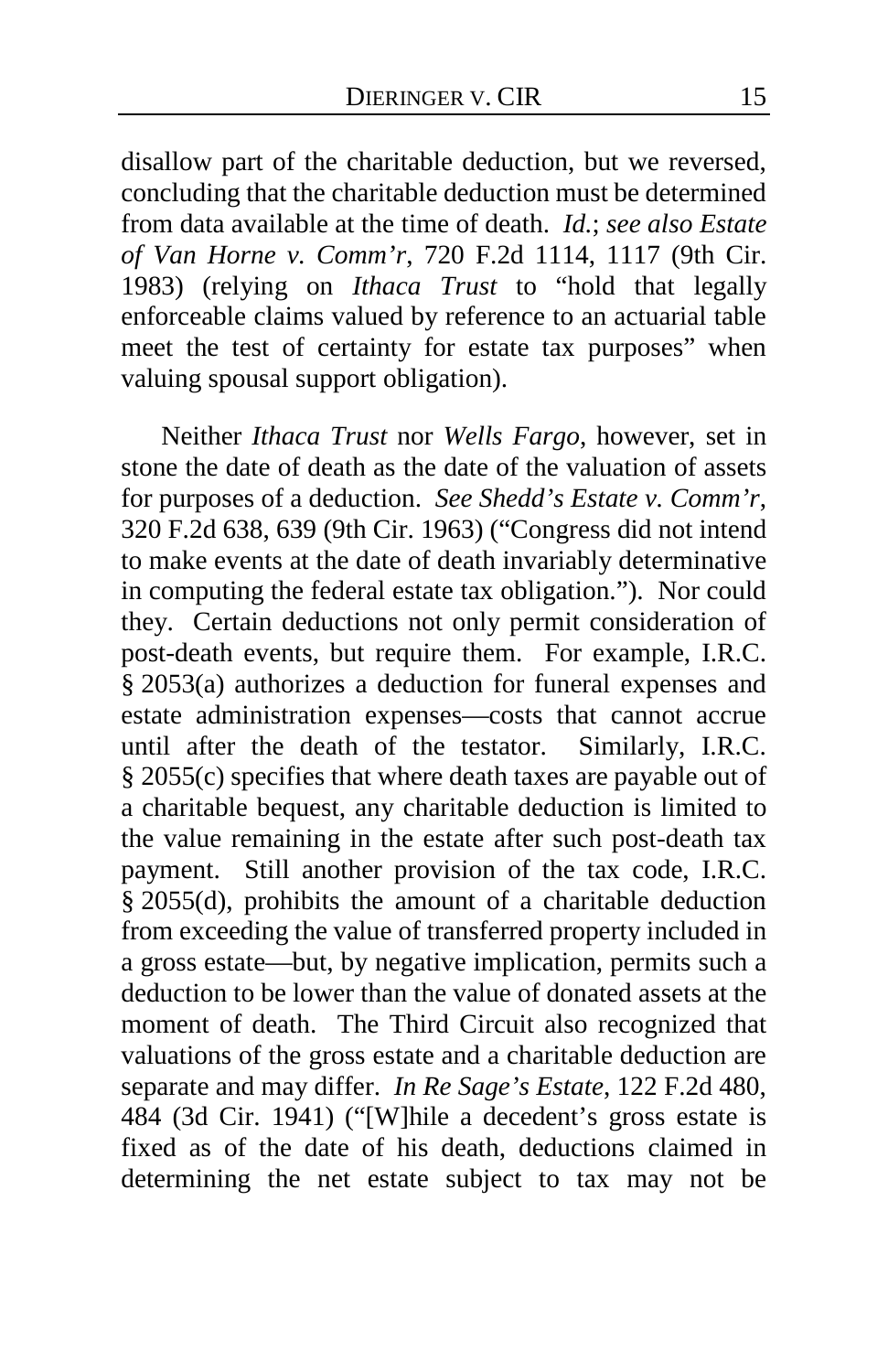ascertainable or even accrue until the happening of events subsequent to death.").

Indeed, "[t]he proper administration of the charitable deduction cannot ignore such differences in the value actually received by the charity." *Ahmanson*, 674 F.2d at 772; *accord Irving Tr. Co. v. United States*, 221 F.2d 303, 306 (2d Cir. 1955); *Thompson's Estate v. Comm'r*, 123 F.2d 816, 817 (2d Cir. 1941); *In Re Sage's Estate*, 122 F.2d at 484. This rule prohibits crafting an estate plan or will so as to game the system and guarantee a charitable deduction that is larger than the amount actually given to charity. *Ahmanson*, 674 F.2d at 772*.*

## *Applying Ahmanson's Rule*

*Ahmanson* compels affirming the Tax Court's ruling here. Victoria structured her Estate so as not to donate her DPI shares directly to a charity, or even directly to the Foundation, but to the Trust. Victoria enabled Eugene to commit almost unchecked abuse of the Estate by setting him up to be executor of the Estate, trustee of the Trust, and trustee of the Foundation, in addition to his roles as president, director, and majority shareholder of DPI. As the Tax Court found, Eugene improperly directed Lewis Olds to determine the redemption value of the DPI shares by applying a minority interest valuation, when he knew a majority interest applied and the Estate had claimed a charitable deduction based upon a majority interest valuation. Through his actions, Eugene manipulated the charitable deduction so that the Foundation only received a fraction of the charitable deduction claimed by the Estate.

The Estate attempts to evade *Ahmanson* by arguing that it is limited to situations where the testamentary plan diminishes the value of the charitable property. Read in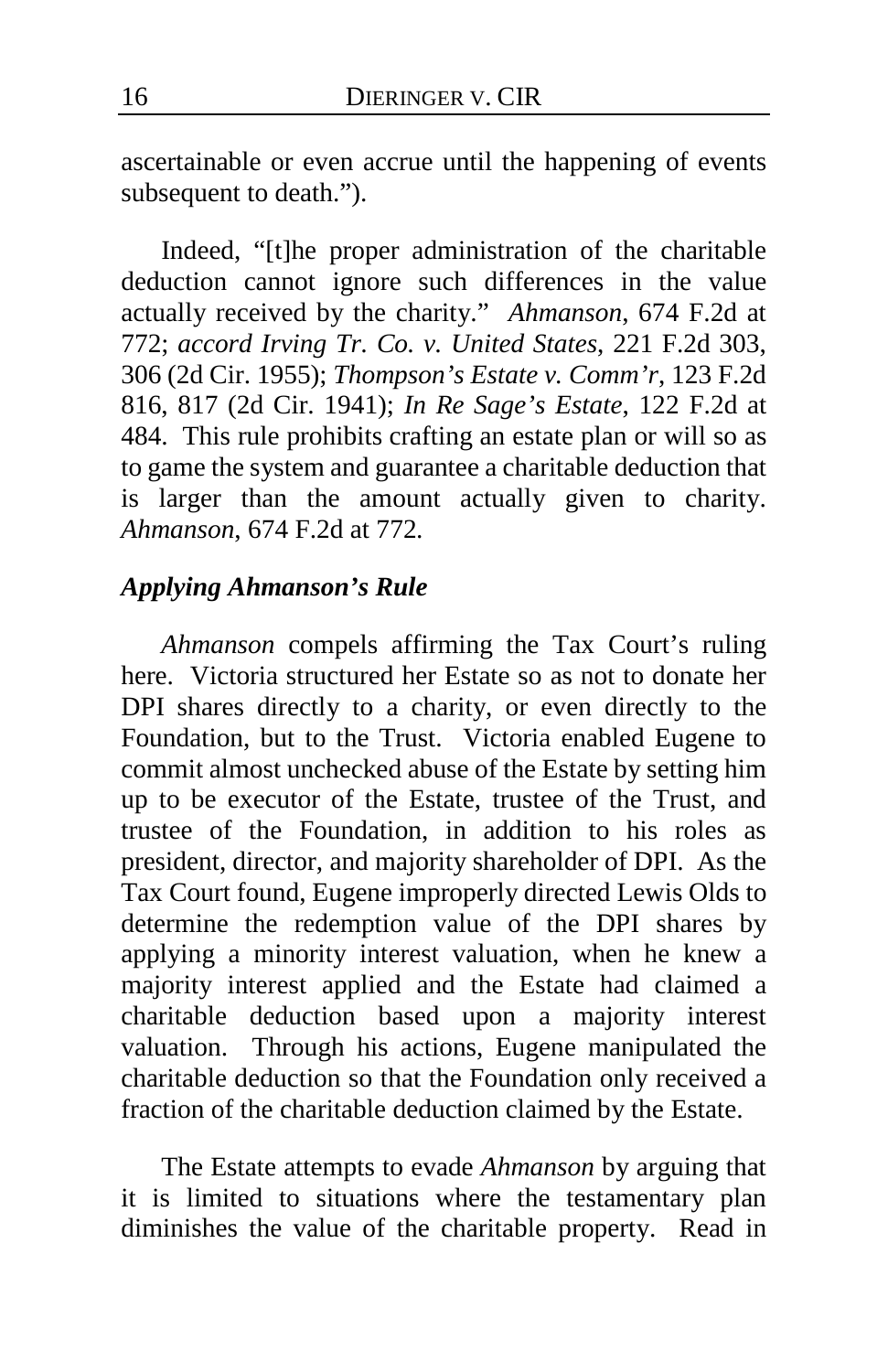context, *Ahmanson* is not limited to abuses in the four corners of the testamentary plan. *Id*. *Ahmanson* extends to situations where "the testator would be able to produce an artificially low valuation by manipulat[ion]," which includes the present situation. *Id*. Moreover, Victoria's testamentary plan laid the groundwork for Eugene's manipulation by concentrating power in his hands—in his roles as executor of the Estate and trustee of the Trust and Foundation—even after she knew of and assented to early discussions of the share redemption plan.

The Tax Court correctly considered the difference between the deduction and the property actually received by the charity due to Eugene's manipulation of the redemption appraisal value.**[10](#page-16-0)**

#### **B.**

The Estate argues that any consideration of post-death events also requires finding that the decline in value of DPI stock was due, at least in part, to market forces. The Tax Court, however, found that "[t]he evidence does not support a significant decline in the economy that resulted in a large decrease in value in only seven months." The Tax Court acknowledged that the adjusted net asset value of the DPI stock decreased from \$17,777,626 at the date of Victoria's death to \$16,159,167 at the date used for the redemption appraisal.**[11](#page-16-1)** Still, the Tax Court found, "[t]he reported

 $\overline{a}$ 

<span id="page-16-1"></span>**<sup>11</sup>** The Estate suggests that this change in adjusted net asset value is entirely attributable to a changed real estate market. This argument

<span id="page-16-0"></span>**<sup>10</sup>** The Commissioner argues in the alternative that the events in this case fall under the exception in Treas. Reg. § 20.2055-2(b)(1). In light of our holding that *Ahmanson* compels affirmance, we need not address this argument.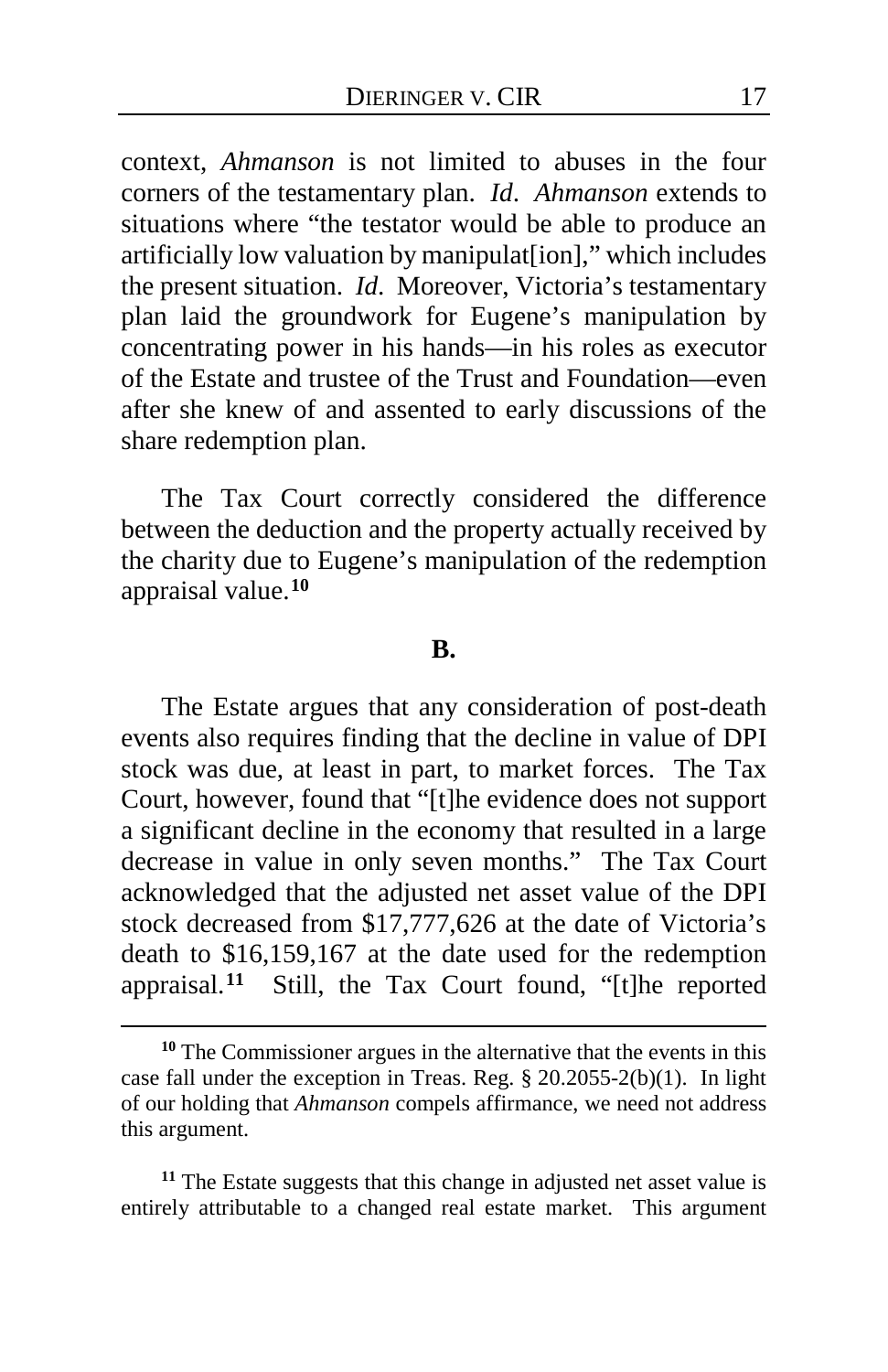decline in per share value was primarily due to the specific instruction to value decedent's majority interest as a minority interest with a 50% discount." We find nothing in the record—nor does the Estate point to anything in the record—that suggests the Tax Court's findings were clearly erroneous.

## **C.**

Finally, the Estate challenges the accuracy-related penalty that was imposed pursuant to I.R.C. § 6662(a). Section 6662(a) imposes a penalty of 20 percent of the amount of the underpayment attributable to either negligence or disregard of rules or regulations. A penalty will not be imposed if the taxpayer can show "that there was a reasonable cause [for the underpayment] and that the taxpayer acted in good faith." I.R.C.  $§ 6664(c)(1)$ . The Commissioner bears the initial burden of production regarding the applicability of the penalty, but once this burden is met, the taxpayer bears the burden of persuasion as to defenses to the penalty. *Id*. § 7491(c); *Higbee v. Comm'r*, 116 T.C. 438, 446–47 (2001).

The Tax Court first found that the Estate acted negligently. Section 6662(c) defines negligence as "any failure to make a reasonable attempt to comply" with the I.R.C. *See also Allen v. Comm'r*, 925 F.2d 348, 353 (9th Cir. 1991) (defining negligence as a "lack of due care or the failure to do what a reasonable and prudent person would do under similar circumstances"). The Tax Court found that the Estate was negligent because it "not only failed to inform the

misses the point. The Estate claimed an \$18,205,476 charitable deduction largely based on the value of assets earmarked for the Foundation—but the Foundation only received assets worth \$6,434,578.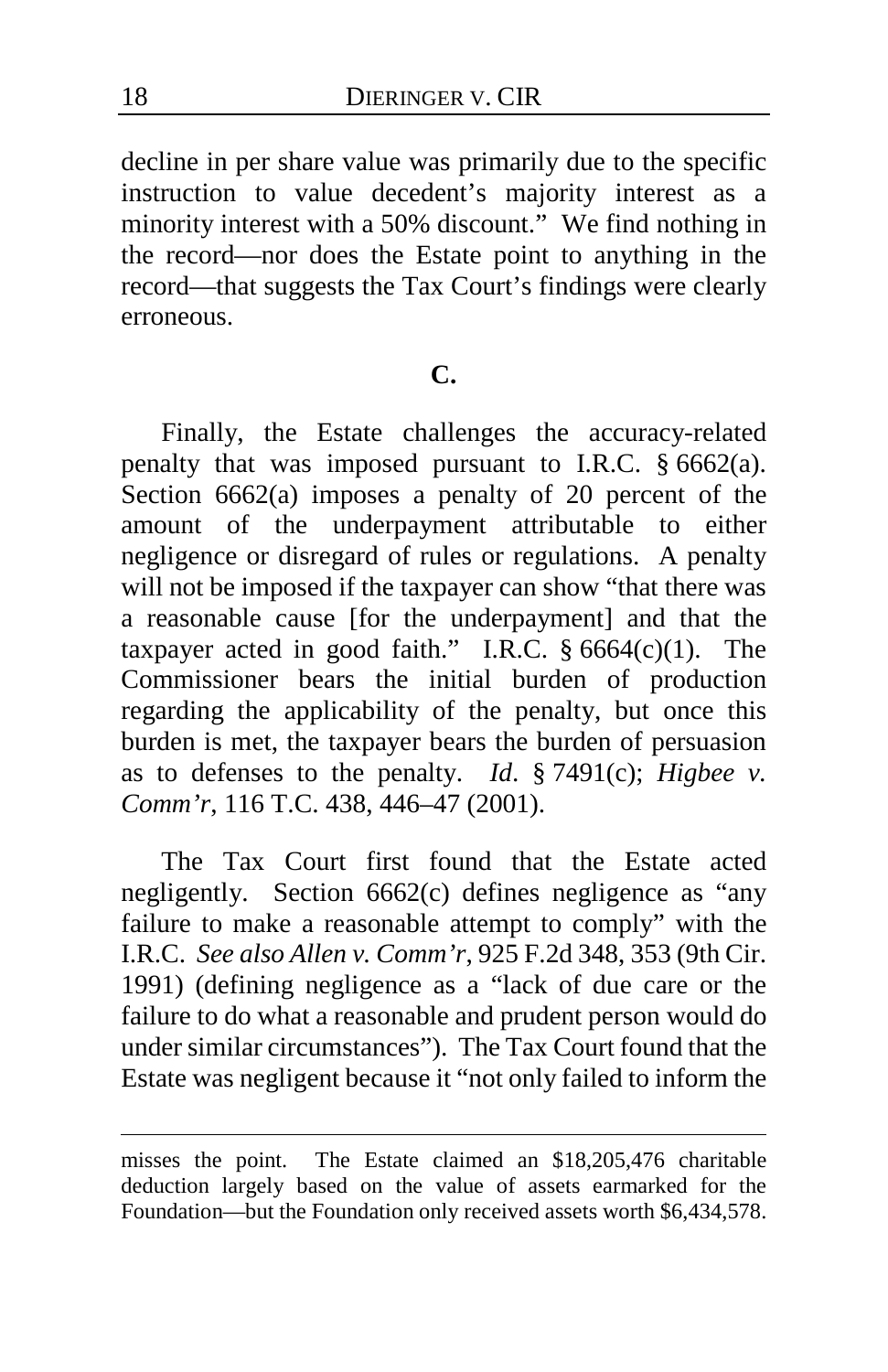appraiser that the redemption was for a majority interest, but also instructed the appraiser to value the redeemed DPI stock as a minority interest." We agree; the Tax Court did not clearly err in finding negligence.

The Tax Court next found that the Estate did not have reasonable cause and good faith for its negligent act. "The determination of whether a taxpayer acted with reasonable cause and in good faith is made on a case-by-case basis, taking into account all pertinent facts and circumstances." Treas. Reg.  $\S 1.6664-4(b)(1)$ . The most important factor "is the extent of the taxpayer's effort to assess the taxpayer's proper tax liability." *Id.* A reliance on professional advice may be used to show reasonable cause and good faith, but only if the professional advice meets certain requirements. *Id.* (instructing that "the circumstances under which the appraisal was obtained" are considered in determining whether there was reasonable cause and good faith).

The record evidence supports the Tax Court's finding that the Estate did not rely in good faith on its attorney's judgment. The redemption appraisal was inaccurate because of instructions from Eugene on behalf of the Estate. Therefore, the Estate "knew" that Eugene and his brothers were acquiring the DPI stock at a discount. Further, the appraiser's credible testimony that he was instructed to undertake a minority interest valuation, which he ordinarily would not have done in this situation, demonstrates the lack of good faith. *See id*.On these facts we find no error in the Tax Court's holding that the Commissioner properly imposed the accuracy-related penalty under I.R.C.  $§ 6662(a).$